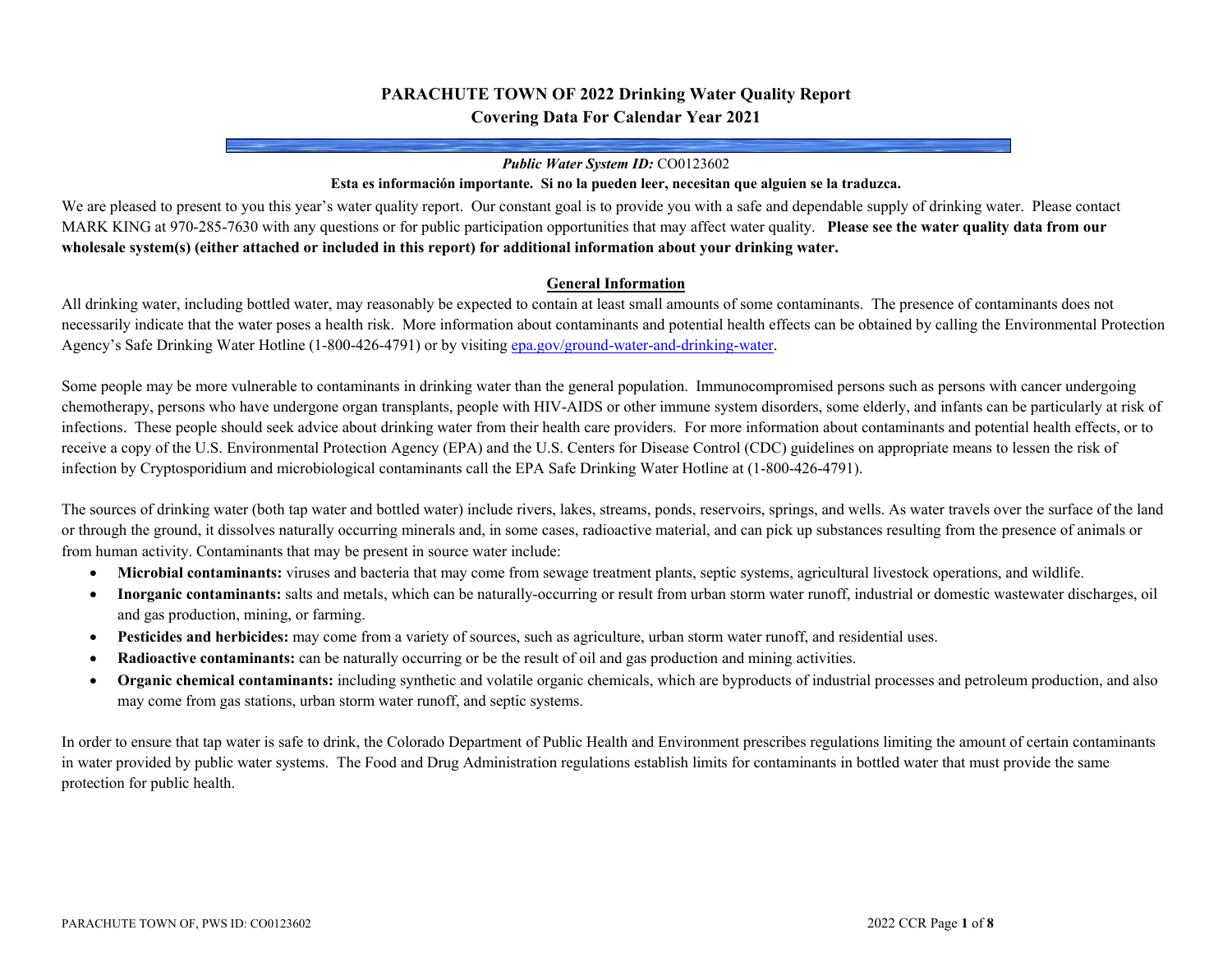## **Lead in Drinking Water**

If present, elevated levels of lead can cause serious health problems (especially for pregnant women and young children). It is possible that lead levels at your home may be higher than other homes in the community as a result of materials used in your home's plumbing. If you are concerned about lead in your water, you may wish to have your water tested. When your water has been sitting for several hours, you can minimize the potential for lead exposure by flushing your tap for 30 seconds to 2 minutes before using water for drinking or cooking. Additional information on lead in drinking water, testing methods, and steps you can take to minimize exposure is available from the Safe Drinking Water Hotline (1-800-426-4791) or a[t epa.gov/safewater/lead.](http://www.epa.gov/safewater/lead)

### **Source Water Assessment and Protection (SWAP)**

The Colorado Department of Public Health and Environment may have provided us with a Source Water Assessment Report for our water supply. For general information or to obtain a copy of the report please visit [wqcdcompliance.com/ccr.](https://wqcdcompliance.com/ccr) The report is located under "Guidance: Source Water Assessment Reports". Search the table using 123602, PARACHUTE TOWN OF, or by contacting MARK KING at 970-285-7630. The Source Water Assessment Report provides a screening-level evaluation of potential contamination that *could* occur. It *does not* mean that the contamination *has or will* occur. We can use this information to evaluate the need to improve our current water treatment capabilities and prepare for future contamination threats. This can help us ensure that quality finished water is delivered to your homes. In addition, the source water assessment results provide a starting point for developing a source water protection plan. Potential sources of contamination in our source water area are listed on the next page.

Please contact us to learn more about what you can do to help protect your drinking water sources, any questions about the Drinking Water Quality Report, to learn more about our system, or to attend scheduled public meetings. We want you, our valued customers, to be informed about the services we provide and the quality water we deliver to you every day.

| <b>Sources (Water Type - Source Type)</b>                                                                                                                                                                                                                                                                                                                                                                                                                                                                                                                                                                                                                                                                                                                                                                                                                                    | <b>Potential Source(s) of Contamination</b>                                                                                                                                                                                                                                                                                                                                                                                                                                                                                                                                                                                                                                            |
|------------------------------------------------------------------------------------------------------------------------------------------------------------------------------------------------------------------------------------------------------------------------------------------------------------------------------------------------------------------------------------------------------------------------------------------------------------------------------------------------------------------------------------------------------------------------------------------------------------------------------------------------------------------------------------------------------------------------------------------------------------------------------------------------------------------------------------------------------------------------------|----------------------------------------------------------------------------------------------------------------------------------------------------------------------------------------------------------------------------------------------------------------------------------------------------------------------------------------------------------------------------------------------------------------------------------------------------------------------------------------------------------------------------------------------------------------------------------------------------------------------------------------------------------------------------------------|
| SPRING NO 08 (Groundwater UDI Surface Water-Well)<br>SPRING NO 09 (Groundwater UDI Surface Water-Well)<br>SPRING NO 10 (Groundwater UDI Surface Water-Well)<br>SPRING NO 11 (Groundwater UDI Surface Water-Well)<br>SPRING NO 12 (Groundwater UDI Surface Water-Well)<br>SPRING NO 13 (Groundwater UDI Surface Water-Well)<br>SPRING NO 15 (Groundwater UDI Surface Water-Well)<br>SPRING NO 16 (Groundwater UDI Surface Water-Well)<br>SPRING NO 17 (Groundwater UDI Surface Water-Well)<br>SPRING NO 18 (Groundwater UDI Surface Water-Well)<br>SPRING NO 19 (Groundwater UDI Surface Water-Well)<br>SPRING NO 20 (Groundwater UDI Surface Water-Well)<br>SPRING NO 01 (Groundwater UDI Surface Water-Well)<br>SPRING NO 02 (Groundwater UDI Surface Water-Well)<br>SPRING NO 03 (Groundwater UDI Surface Water-Well)<br>SPRING NO 04 (Groundwater UDI Surface Water-Well) | EPA Superfund Sites, EPA Abandoned Contaminated Sites, EPA Hazardous Waste<br>Generators, EPA Chemical Inventory/Storage Sites, EPA Toxic Release Inventory Sites,<br>Permitted Wastewater Discharge Sites, Aboveground, Underground and Leaking Storage<br>Tank Sites, Solid Waste Sites, Existing/Abandoned Mine Sites, Concentrated Animal<br>Feeding Operations, Other Facilities, Commercial/Industrial/Transportation, High<br>Intensity Residential, Low Intensity Residential, Urban Recreational Grasses, Quarries /<br>Strip Mines / Gravel Pits, Row Crops, Pasture / Hay, Deciduous Forest, Evergreen<br>Forest, Mixed Forest, Septic Systems, Oil / Gas Wells, Road Miles |

## **Our Water Sources**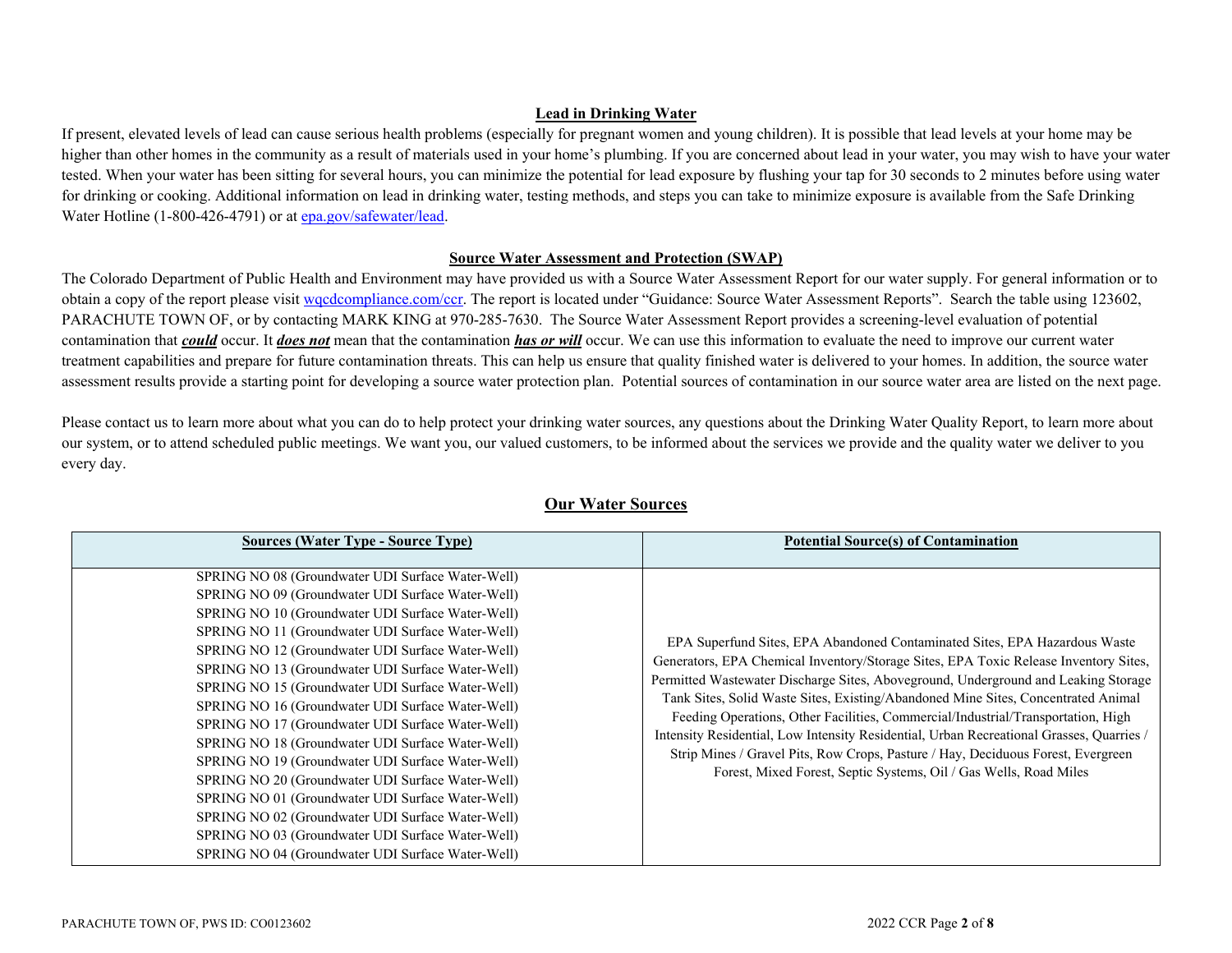| SPRING NO 05 (Groundwater UDI Surface Water-Well)                 |  |
|-------------------------------------------------------------------|--|
| SPRING NO 06 (Groundwater UDI Surface Water-Well)                 |  |
| SPRING NO 07 (Groundwater UDI Surface Water-Well)                 |  |
| EMERGENCY CONNECT WITH BATTLEMENT MESA (Surface Water-Consecutive |  |
| Connection)                                                       |  |
| COLORADO RIVER (Surface Water-Intake)                             |  |
|                                                                   |  |
|                                                                   |  |

## **Terms and Abbreviations**

- **Maximum Contaminant Level (MCL)** − The highest level of a contaminant allowed in drinking water.
- **Treatment Technique (TT)** − A required process intended to reduce the level of a contaminant in drinking water.
- **Health-Based** − A violation of either a MCL or TT.
- **Non-Health-Based** − A violation that is not a MCL or TT.
- **Action Level (AL)** − The concentration of a contaminant which, if exceeded, triggers treatment and other regulatory requirements.
- Maximum Residual Disinfectant Level (MRDL) The highest level of a disinfectant allowed in drinking water. There is convincing evidence that addition of a disinfectant is necessary for control of microbial contaminants.
- Maximum Contaminant Level Goal (MCLG) The level of a contaminant in drinking water below which there is no known or expected risk to health. MCLGs allow for a margin of safety.
- **Maximum Residual Disinfectant Level Goal (MRDLG)** − The level of a drinking water disinfectant, below which there is no known or expected risk to health. MRDLGs do not reflect the benefits of the use of disinfectants to control microbial contaminants.
- **Violation (No Abbreviation)** − Failure to meet a Colorado Primary Drinking Water Regulation.
- **Formal Enforcement Action (No Abbreviation)** − Escalated action taken by the State (due to the risk to public health, or number or severity of violations) to bring a non-compliant water system back into compliance.
- **Variance and Exemptions (V/E)** − Department permission not to meet a MCL or treatment technique under certain conditions.
- **Gross Alpha (No Abbreviation)** − Gross alpha particle activity compliance value. It includes radium-226, but excludes radon 222, and uranium.
- **Picocuries per liter (pCi/L)** − Measure of the radioactivity in water.
- **Nephelometric Turbidity Unit (NTU)** − Measure of the clarity or cloudiness of water. Turbidity in excess of 5 NTU is just noticeable to the typical person.
- **Compliance Value (No Abbreviation)** Single or calculated value used to determine if regulatory contaminant level (e.g. MCL) is met. Examples of calculated values are the 90th Percentile, Running Annual Average (RAA) and Locational Running Annual Average (LRAA).
- **Average (x-bar)** − Typical value.
- **Range (R)** − Lowest value to the highest value.
- **Sample Size (n)** − Number or count of values (i.e. number of water samples collected).
- **• Parts per million = Milligrams per liter (ppm = mg/L)** One part per million corresponds to one minute in two years or a single penny in \$10,000.
- **• Parts per billion = Micrograms per liter (ppb = ug/L)** One part per billion corresponds to one minute in 2,000 years, or a single penny in \$10,000,000.
- **Not Applicable (N/A)** Does not apply or not available.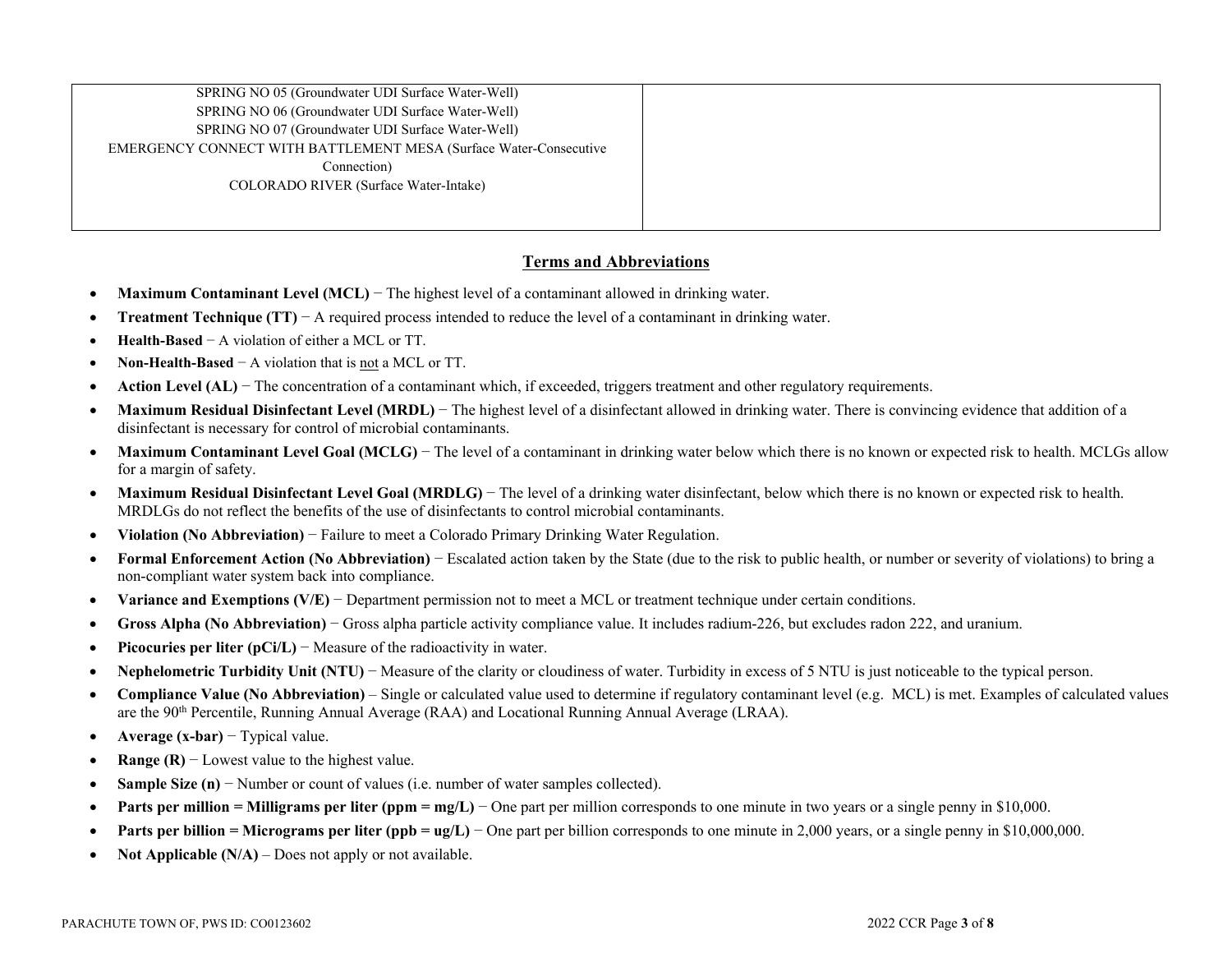- **Level 1 Assessment** A study of the water system to identify potential problems and determine (if possible) why total coliform bacteria have been found in our water system.
- **Level 2 Assessment** A very detailed study of the water system to identify potential problems and determine (if possible) why an E. coli MCL violation has occurred and/or why total coliform bacteria have been found in our water system on multiple occasions.

## **Detected Contaminants**

PARACHUTE TOWN OF routinely monitors for contaminants in your drinking water according to Federal and State laws. The following table(s) show all detections found in the period of January 1 to December 31, 2021 unless otherwise noted. The State of Colorado requires us to monitor for certain contaminants less than once per year because the concentrations of these contaminants are not expected to vary significantly from year to year, or the system is not considered vulnerable to this type of contamination. Therefore, some of our data, though representative, may be more than one year old. Violations and Formal Enforcement Actions, if any, are reported in the next section of this report.

Note: Only detected contaminants sampled within the last 5 years appear in this report. If no tables appear in this section then no contaminants were detected in the last round of monitoring.

|                                    | Disinfectants Sampled in the Distribution System<br><b>TT Requirement:</b> At least 95% of samples per period (month or quarter) must be at least 0.2 ppm $OR$<br>If sample size is less than 40 no more than 1 sample is below $0.2$ ppm<br><b>Typical Sources:</b> Water additive used to control microbes |                                                                     |                                      |                    |                               |             |  |  |  |
|------------------------------------|--------------------------------------------------------------------------------------------------------------------------------------------------------------------------------------------------------------------------------------------------------------------------------------------------------------|---------------------------------------------------------------------|--------------------------------------|--------------------|-------------------------------|-------------|--|--|--|
| <b>Disinfectant</b><br><b>Name</b> | <b>Time Period</b>                                                                                                                                                                                                                                                                                           | <b>Results</b>                                                      | <b>Number of Samples Below Level</b> | <b>Sample Size</b> | <b>TT</b><br><b>Violation</b> | <b>MRDL</b> |  |  |  |
| Chlorine                           | December, 2021                                                                                                                                                                                                                                                                                               | Lowest period percentage of samples meeting<br>TT requirement: 100% |                                      |                    | No                            | $4.0$ ppm   |  |  |  |

### **Lead and Copper Sampled in the Distribution System**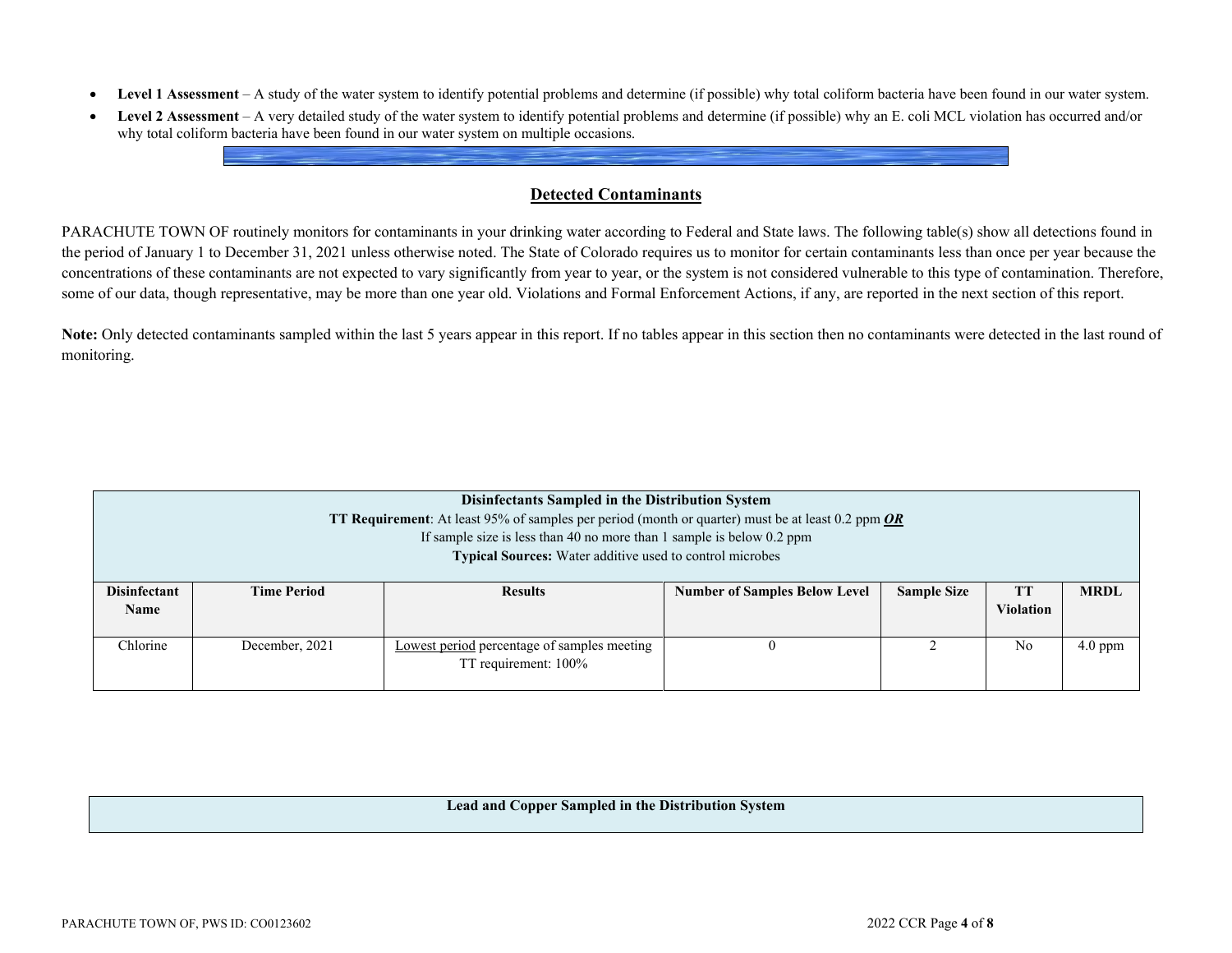| <b>Contaminant Name</b> | <b>Time Period</b> | 90 <sup>th</sup> Percentile | Sample      | Unit of | 90 <sup>th</sup> | Sample          | 90 <sup>th</sup> Percentile | <b>Typical Sources</b>       |
|-------------------------|--------------------|-----------------------------|-------------|---------|------------------|-----------------|-----------------------------|------------------------------|
|                         |                    |                             | <b>Size</b> | Measure | Percentile       | <b>Sites</b>    | AL                          |                              |
|                         |                    |                             |             |         | AL               | <b>Above AL</b> | Exceedance                  |                              |
|                         |                    |                             |             |         |                  |                 |                             |                              |
| Copper                  | $07/13/2021$ to    | 0.07                        | 10          | ppm     | 1.3              |                 | N <sub>o</sub>              | Corrosion of household       |
|                         | 07/18/2021         |                             |             |         |                  |                 |                             | plumbing systems; Erosion of |
|                         |                    |                             |             |         |                  |                 |                             | natural deposits             |
|                         |                    |                             |             |         |                  |                 |                             |                              |
| Lead                    | $07/13/2021$ to    | 0.6                         | 10          | ppb     | 15               |                 | N <sub>o</sub>              | Corrosion of household       |
|                         | 07/18/2021         |                             |             |         |                  |                 |                             | plumbing systems; Erosion of |
|                         |                    |                             |             |         |                  |                 |                             | natural deposits             |
|                         |                    |                             |             |         |                  |                 |                             |                              |

| Disinfection Byproducts Sampled in the Distribution System |      |         |                       |                       |                    |            |             |                      |                                             |
|------------------------------------------------------------|------|---------|-----------------------|-----------------------|--------------------|------------|-------------|----------------------|---------------------------------------------|
| Name                                                       | Year | Average | Range<br>$Low - High$ | Sample<br><b>Size</b> | Unit of<br>Measure | <b>MCL</b> | <b>MCLG</b> | <b>MCL Violation</b> | <b>Typical Sources</b>                      |
| Total Haloacetic Acids<br>(HAA5)                           | 2021 | 7.85    | 0 to 16.7             | 4                     | ppb                | 60         | N/A         | No                   | Byproduct of drinking water<br>disinfection |
| <b>Total Trihalomethanes</b><br>(TTHM)                     | 2021 | 26.68   | 3.9 to 49.2           | 4                     | ppb                | 80         | N/A         | N <sub>o</sub>       | Byproduct of drinking water<br>disinfection |

| Summary of Turbidity Sampled at the Entry Point to the Distribution System |                    |                             |                                |                  |                |  |  |  |  |
|----------------------------------------------------------------------------|--------------------|-----------------------------|--------------------------------|------------------|----------------|--|--|--|--|
| <b>Contaminant Name</b>                                                    | <b>Sample Date</b> | <b>Level Found</b>          | <b>TT Requirement</b>          |                  | <b>Typical</b> |  |  |  |  |
|                                                                            |                    |                             |                                | <b>Violation</b> | <b>Sources</b> |  |  |  |  |
|                                                                            |                    |                             |                                |                  |                |  |  |  |  |
| Turbidity                                                                  | Date/Month:        | Highest single measurement: | Maximum 0.5 NTU for any single | No               | Soil Runoff    |  |  |  |  |
|                                                                            | Feb                | $0.11$ NTU                  | measurement                    |                  |                |  |  |  |  |
|                                                                            |                    |                             |                                |                  |                |  |  |  |  |
|                                                                            |                    |                             |                                |                  |                |  |  |  |  |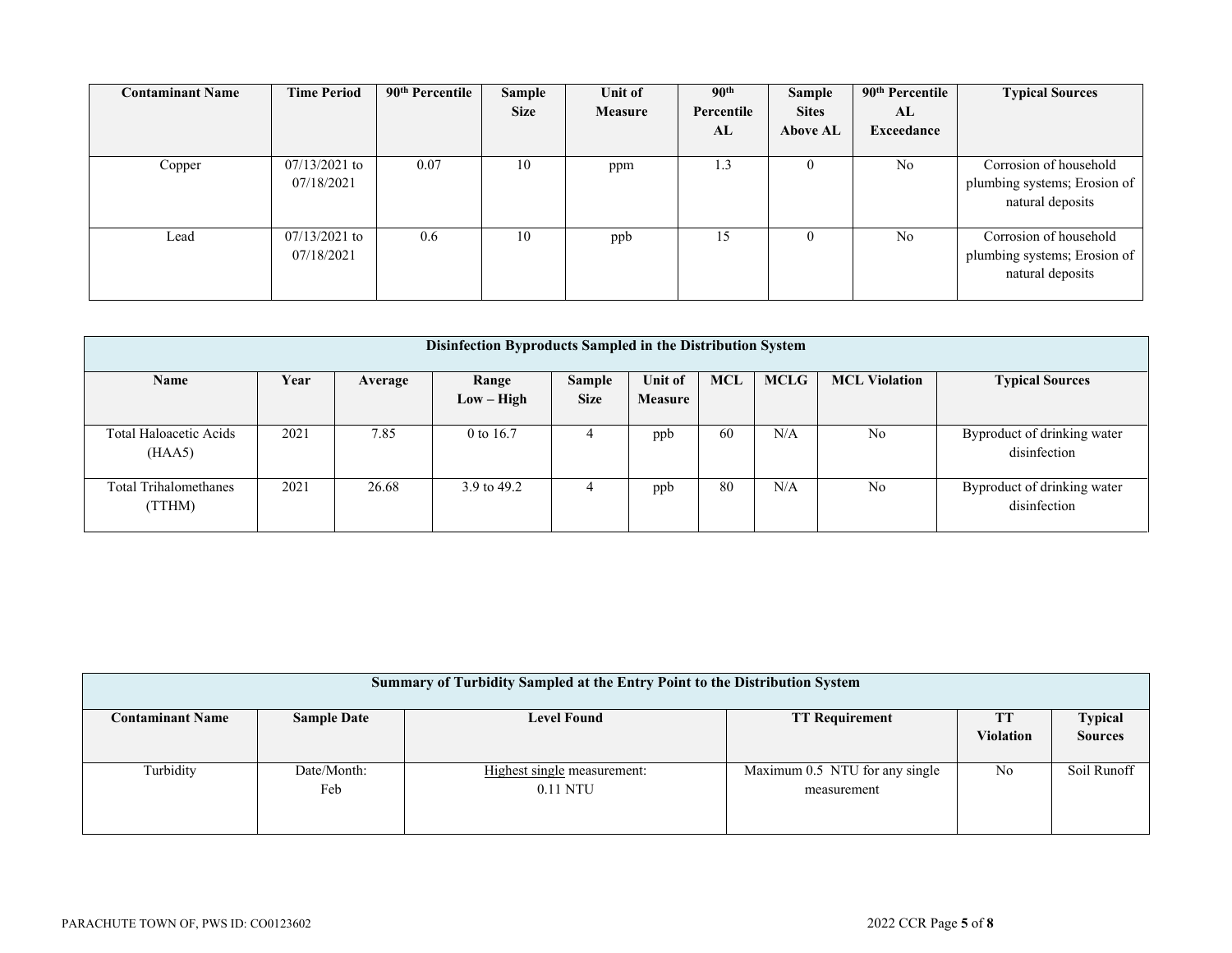| <b>Summary of Turbidity Sampled at the Entry Point to the Distribution System</b> |                    |                                                                                            |                                                                    |                        |                           |  |  |  |
|-----------------------------------------------------------------------------------|--------------------|--------------------------------------------------------------------------------------------|--------------------------------------------------------------------|------------------------|---------------------------|--|--|--|
| <b>Contaminant Name</b>                                                           | <b>Sample Date</b> | <b>Level Found</b>                                                                         | <b>TT Requirement</b>                                              | <b>TT</b><br>Violation | Typical<br><b>Sources</b> |  |  |  |
| Turbidity                                                                         | Month:<br>Dec      | Lowest monthly percentage of samples meeting TT<br>requirement for our technology: $100\%$ | In any month, at least 95% of samples<br>must be less than 0.1 NTU | No                     | Soil Runoff               |  |  |  |

| Radionuclides Sampled at the Entry Point to the Distribution System |      |         |                       |                              |                                  |            |             |                                |                             |
|---------------------------------------------------------------------|------|---------|-----------------------|------------------------------|----------------------------------|------------|-------------|--------------------------------|-----------------------------|
| <b>Contaminant Name</b>                                             | Year | Average | Range<br>$Low - High$ | <b>Sample</b><br><b>Size</b> | <b>Unit of</b><br><b>Measure</b> | <b>MCL</b> | <b>MCLG</b> | <b>MCL</b><br><b>Violation</b> | <b>Typical Sources</b>      |
| Combined Radium                                                     | 2021 | 0.4     | $0$ to $0.8$          |                              | pCi/L                            |            |             | No                             | Erosion of natural deposits |
| Combined Uranium                                                    | 2021 | 3.85    | 3.8 to 3.9            |                              | ppb                              | 30         |             | No                             | Erosion of natural deposits |

|                         | Inorganic Contaminants Sampled at the Entry Point to the Distribution System |         |                       |                       |                    |                |                |                                |                                                                                                                                 |  |
|-------------------------|------------------------------------------------------------------------------|---------|-----------------------|-----------------------|--------------------|----------------|----------------|--------------------------------|---------------------------------------------------------------------------------------------------------------------------------|--|
| <b>Contaminant Name</b> | Year                                                                         | Average | Range<br>$Low - High$ | Sample<br><b>Size</b> | Unit of<br>Measure | <b>MCL</b>     | <b>MCLG</b>    | <b>MCL</b><br><b>Violation</b> | <b>Typical Sources</b>                                                                                                          |  |
| Arsenic                 | 2021                                                                         | 5.15    | 4.8 to 5.5            | 2                     | ppb                | 10             | $\mathbf{0}$   | N <sub>o</sub>                 | Erosion of natural deposits; runoff from<br>orchards; runoff from glass and electronics<br>production wastes                    |  |
| Barium                  | 2021                                                                         | 0.13    | $0.13$ to $0.13$      | 2                     | ppm                | $\overline{2}$ | $\overline{2}$ | No                             | Discharge of drilling wastes; discharge from<br>metal refineries; erosion of natural deposits                                   |  |
| Chromium                | 2021                                                                         | 2.25    | 2.1 to $2.4$          | 2                     | ppb                | 100            | 100            | N <sub>o</sub>                 | Discharge from steel and pulp mills; erosion of<br>natural deposits                                                             |  |
| Fluoride                | 2021                                                                         | 0.17    | $0.15$ to $0.19$      | 2                     | ppm                | 4              | 4              | No                             | Erosion of natural deposits; water additive which<br>promotes strong teeth; discharge from fertilizer<br>and aluminum factories |  |
| Nitrate                 | 2021                                                                         | 0.97    | 0.97 to 0.97          | 2                     | ppm                | 10             | 10             | N <sub>o</sub>                 | Runoff from fertilizer use; leaching from septic                                                                                |  |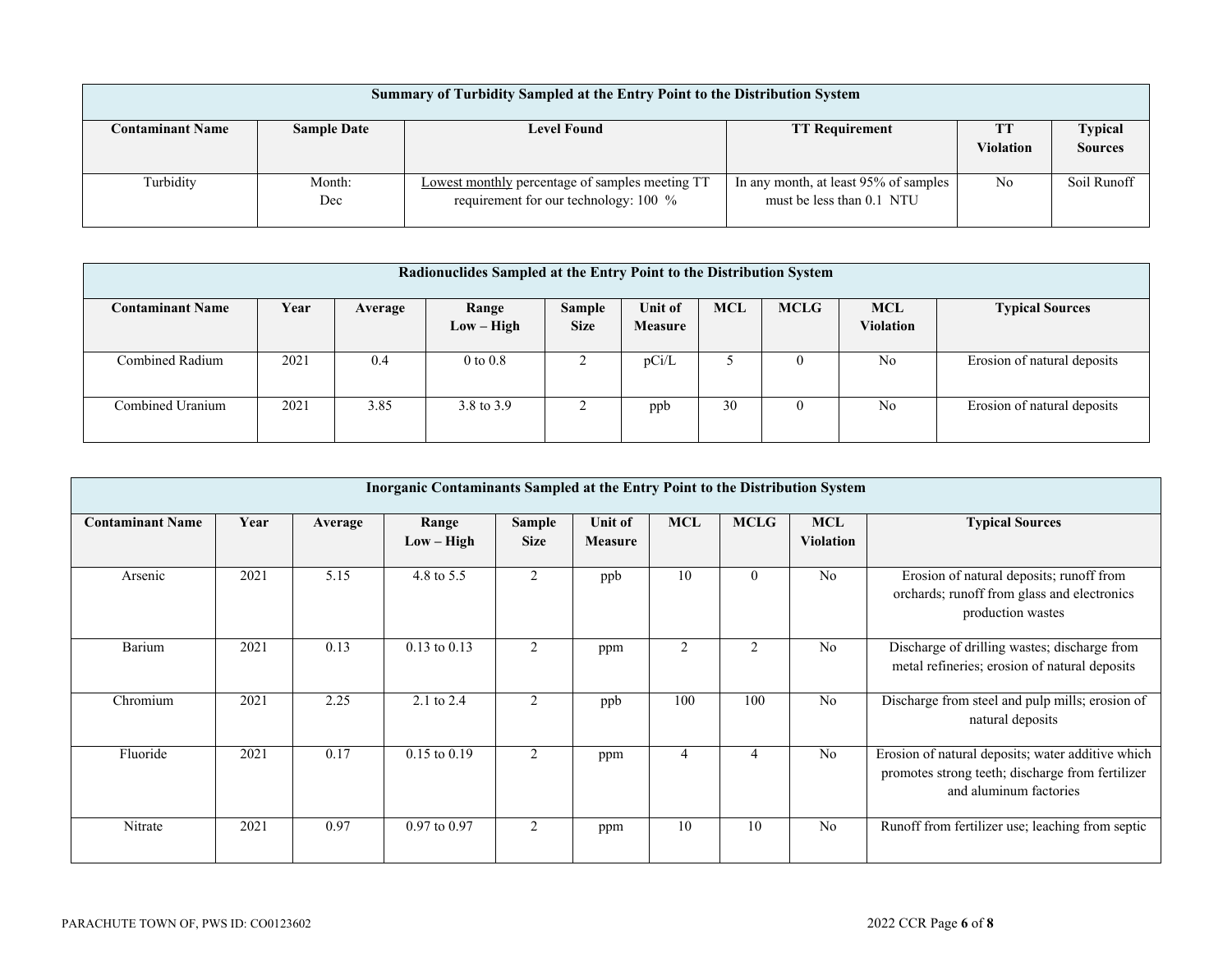| Inorganic Contaminants Sampled at the Entry Point to the Distribution System                                                                                                     |                                                                                                                                                                                    |         |                       |                       |                           |            |             |                                |                                                                                                     |
|----------------------------------------------------------------------------------------------------------------------------------------------------------------------------------|------------------------------------------------------------------------------------------------------------------------------------------------------------------------------------|---------|-----------------------|-----------------------|---------------------------|------------|-------------|--------------------------------|-----------------------------------------------------------------------------------------------------|
| <b>Contaminant Name</b>                                                                                                                                                          | Year                                                                                                                                                                               | Average | Range<br>$Low - High$ | Sample<br><b>Size</b> | Unit of<br><b>Measure</b> | <b>MCL</b> | <b>MCLG</b> | <b>MCL</b><br><b>Violation</b> | <b>Typical Sources</b>                                                                              |
|                                                                                                                                                                                  |                                                                                                                                                                                    |         |                       |                       |                           |            |             |                                | tanks, sewage; erosion of natural deposits                                                          |
| Selenium                                                                                                                                                                         | 2021                                                                                                                                                                               | 1.95    | 1.8 to 2.1            |                       | ppb                       | 50         | 50          | N <sub>0</sub>                 | Discharge from petroleum and metal refineries;<br>erosion of natural deposits; discharge from mines |
|                                                                                                                                                                                  | Arsenic: while your drinking water meets the EPA's standard for arsenic, it does contain low levels of arsenic. The EPA's standard balances the current understanding of arsenic's |         |                       |                       |                           |            |             |                                |                                                                                                     |
| possible health effects against the costs of removing arsenic from drinking water. The EPA continues to research the health effects of low levels of arsenic, which is a mineral |                                                                                                                                                                                    |         |                       |                       |                           |            |             |                                |                                                                                                     |
| known to cause cancer in humans at high concentrations and is linked to other health effects such as skin damage and circulatory problems.                                       |                                                                                                                                                                                    |         |                       |                       |                           |            |             |                                |                                                                                                     |

| <b>Secondary Contaminants**</b><br>** Secondary standards are non-enforceable guidelines for contaminants that may cause cosmetic effects (such as skin, or tooth discoloration) or aesthetic effects (such as taste, odor, or<br>color) in drinking water. |      |         |                       |                    |                        |                           |  |
|-------------------------------------------------------------------------------------------------------------------------------------------------------------------------------------------------------------------------------------------------------------|------|---------|-----------------------|--------------------|------------------------|---------------------------|--|
| <b>Contaminant Name</b>                                                                                                                                                                                                                                     | Year | Average | Range<br>$Low - High$ | <b>Sample Size</b> | <b>Unit of Measure</b> | <b>Secondary Standard</b> |  |
| Sodium                                                                                                                                                                                                                                                      | 2021 | 42.85   | 42.3 to 43.4          |                    | ppm                    | N/A                       |  |
|                                                                                                                                                                                                                                                             |      |         |                       |                    |                        |                           |  |
| 2017<br><b>Total Dissolved Solids</b><br>500<br>334<br>334 to 334<br>ppm                                                                                                                                                                                    |      |         |                       |                    |                        |                           |  |

# **Violations, Significant Deficiencies, and Formal Enforcement Actions**